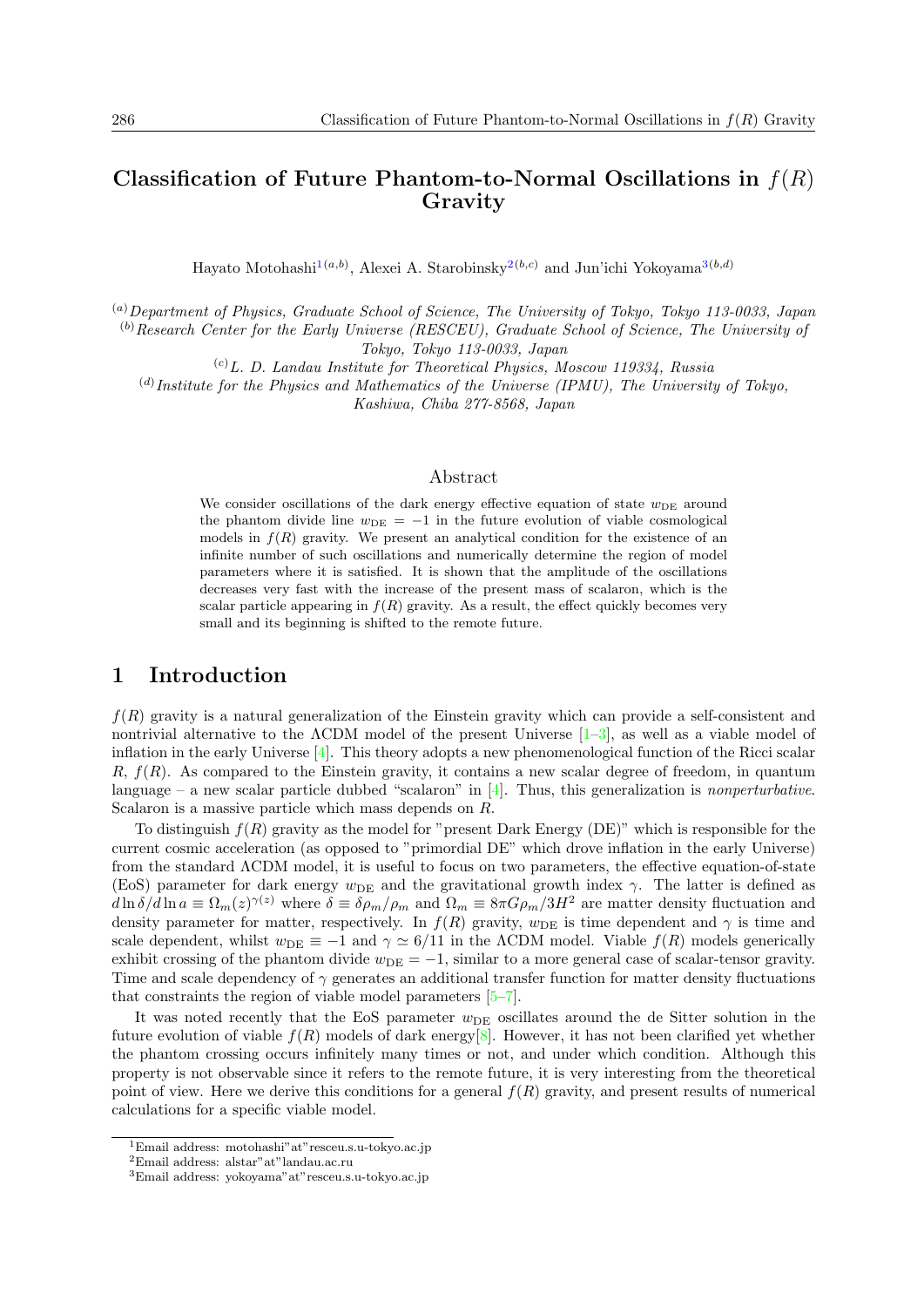### **2 Conditions**

 $f(R)$  gravity is defined by the following action:

$$
S = \frac{1}{16\pi G} \int d^4x \sqrt{-g} f(R) + S_m,
$$
\n(1)

where  $f(R)$  is a function of Ricci scalar and  $S_m$  denotes the matter action. Field equations are derived as

$$
R_{\mu\nu} - \frac{1}{2}g_{\mu\nu}R = 8\pi G(T_{\mu\nu} + T_{\mu\nu}^{\text{DE}}),
$$
\n(2)

$$
8\pi G T_{\mu\nu}^{\text{DE}} = (1 - F)R_{\mu\nu} - \frac{1}{2}(R - f)g_{\mu\nu} + (\nabla_{\mu}\nabla_{\nu} - g_{\mu\nu}\Box)F,
$$
\n(3)

where  $F = df/dR$  and  $T_{\mu\nu}^{\text{DE}}$  is the energy-momentum tensor for effective DE. The trace equation is

<span id="page-1-2"></span>
$$
RF - 2f + 3\Box F = 8\pi GT.
$$
\n<sup>(4)</sup>

In de Sitter regime, matter density decreases rapidly as  $\rho \propto e^{-3H_1t}$ . It follows from Eq. ([4\)](#page-1-0), that a constant value of the Ricci scalar  $R = R_1 = \text{const.}$  characterizing the de Sitter regime should be a root of the algebraic equation

<span id="page-1-1"></span><span id="page-1-0"></span>
$$
2f_1 = R_1 F_1,\tag{5}
$$

where  $f_1 \equiv f(R_1)$  and  $F_1 \equiv F(R_1)$ . Effective dark energy at de Sitter regime is characterized by  $8\pi G\rho_{\text{DE},1} = -8\pi G P_{\text{DE},1} = \frac{R_1}{4}$ , thus  $w_{\text{DE},1} = -1$ .

To investigate stability of the de Sitter solution and to find the condition for the existence of oscillations around it, we use the first order of perturbation theory with respect to  $\delta R \equiv R - R_1$ . The evolution equation for  $\delta R$  is derived from Eq. [\(4](#page-1-0)),

$$
\delta R'' + 3\delta R' + \frac{1}{3H_1^2} \left(\frac{F_1}{F_{R1}} - R_1\right) \delta R = \frac{8\pi G \rho_m}{3F_{R1}H_1^2}.
$$
 (6)

where prime denotes the derivative with respect to number of e-folding  $N \equiv \ln a = -\ln(1+z)$  and  $F_{R1} \equiv F_R(R_1) \equiv dF(R_1)/dR$ . We include the matter density term  $\rho_m = \rho_{m0}e^{-3N}$  into the right-hand side since  $\delta R_{\text{dec}}$  is much smaller than background quantities at the de Sitter stage.

The solution for Eq. [\(6](#page-1-1)) takes the form  $\delta R = \delta R_{\text{dec}} + \delta R_{\text{osc}}$ , where  $\delta R_{\text{osc}}$  is the homogeneous solution with an integration constant and  $\delta R_{\text{dec}} = \frac{8\pi G \rho_{m0}}{F_1 - R_1 F_{R1}} e^{-3N}$  is the special solution for the full equation. Whilst *δR*dec is a monotonically decaying mode, *δR*osc may have oscillatory behaviour. The de Sitter solution is future stable,  $dR_{osc} \rightarrow 0$  for  $t \rightarrow \infty$ , if the following stability condition is satisfied:

<span id="page-1-3"></span>
$$
\frac{F_1}{F_{R1}} > R_1. \tag{7}
$$

Further, the criterion for the existence of an infinite number of oscillations around the de Sitter asymptote for  $t \to \infty$  is obtained by setting negative the discriminant of the second order algebraic equation for characteristic exponents of homogeneous solutions of Eq. [\(6](#page-1-1)):

<span id="page-1-4"></span>
$$
\frac{F_1}{F_{R1}} > \frac{25}{16} R_1. \tag{8}
$$

If this condition is satisfied,  $\delta R_{\text{osc}} = Ae^{-3N/2} \sin(\omega N + \phi)$ , where  $\omega \equiv 2\sqrt{\frac{F_1}{R_1 F_{R1}} - \frac{25}{16}}$ , and *A* and  $\phi$  are integration constants.

The perturbation of EoS parameter  $\delta w_{\text{DE}} = (\delta P_{\text{DE}} + \delta \rho_{\text{DE}})/\rho_{\text{DE},1}$  is calculated from  $8\pi G(\rho_{\text{DE}} + P_{\text{DE}})$  $-2H - 8\pi G\rho_m$ . We decompose  $\delta w_{\text{DE}} \equiv \delta w_{\text{dec}} + \delta w_{\text{osc}}$  as

$$
\delta w_{\text{dec}} = \frac{4}{R_1} \left( \frac{1}{F_1 - R_1 F_{R1}} - 1 \right) 8\pi G \rho_{m0} (1+z)^3 \tag{9}
$$

$$
\delta w_{\rm osc} = A(1+z)^{3/2} \frac{4}{R_1} \left[ -\frac{R_1 F_{R1}}{3F_1} \omega \cos(\omega N + \phi) + \frac{1}{3} \left( \frac{5R_1 F_{R1}}{2F_1} - 1 \right) \sin(\omega N + \phi) \right]. \tag{10}
$$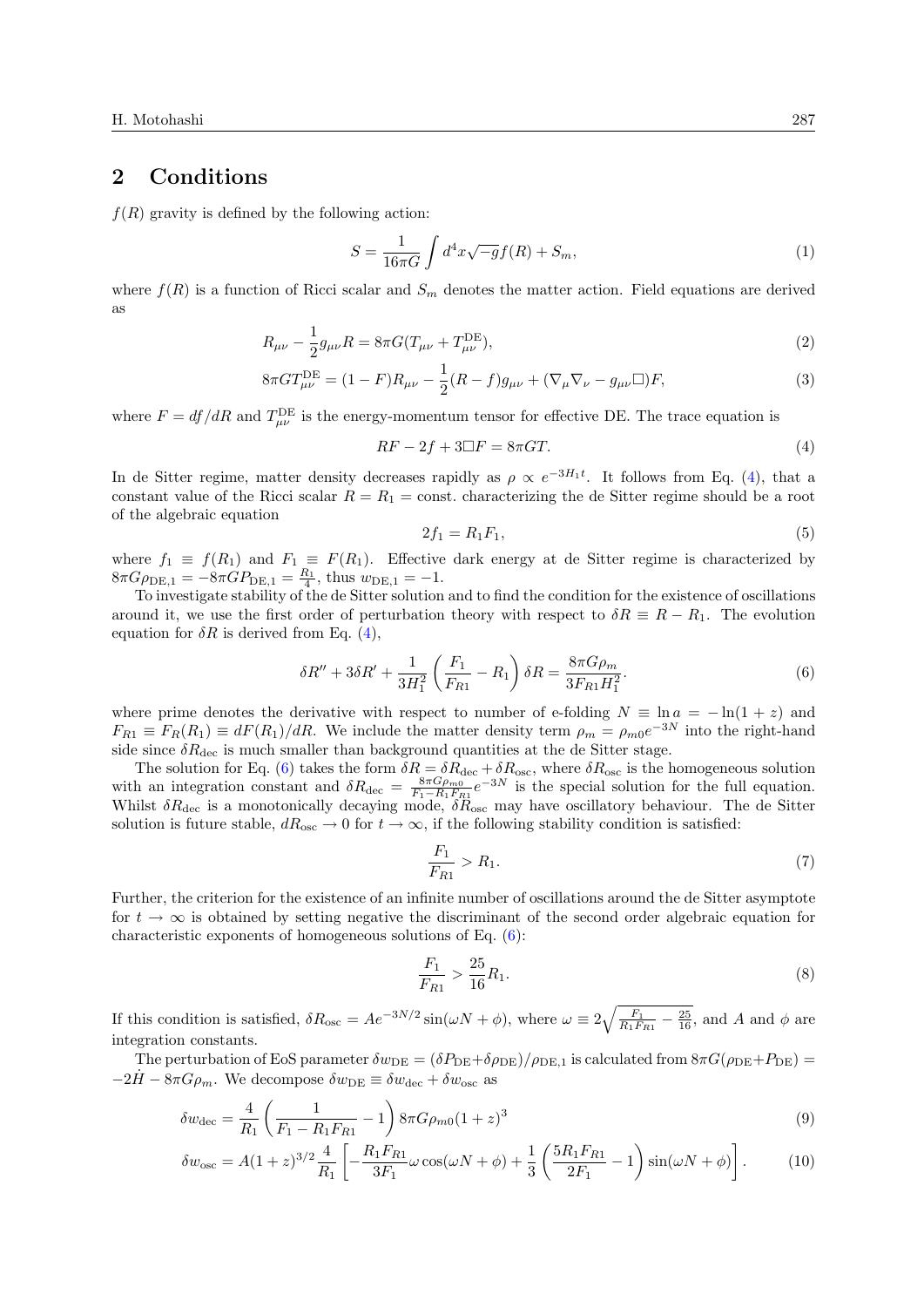

<span id="page-2-0"></span>Figure 1: The parameter region  $\gamma(r_b) < 0 < \beta(r_b)$  corresponds to stable de Sitter solution without the oscillatory behaviour.

## **3 The specific model**

Hereafter, we consider the following viable cosmological model of present DE in  $f(R)$  gravity [\[3](#page-3-1)]:

$$
f(R) = R + \lambda R_s \left[ \left( 1 + \frac{R^2}{R_s^2} \right)^{-n} - 1 \right],
$$
\n(11)

where *n* and  $\lambda$  are model parameters, and  $R_s$  is determined by the present observational data, namely, the ratio  $R_s/H_0^2$  is well fit by a simple power-law  $R_s/H_0^2 = c_n \lambda^{-p_n}$  with  $(n, c_n, p_n) = (2, 4.16, 0.953), (3, 4.12, 0.837),$ and (4*,* 4*.*74*,* 0*.*702), respectively[\[5](#page-3-3)].

From Eq. [\(5](#page-1-2)), the de Sitter curvature is given by

$$
\alpha(r) \equiv r + 2\lambda \left[ \frac{1 + (n+1)r^2}{(1+r^2)^{n+1}} - 1 \right] = 0,\tag{12}
$$

where  $r \equiv R_1/R_s$ . It is obvious that the Minkowski space,  $r = 0$ , is one of the solutions. We denote the other positive solutions for  $\alpha(r) = 0$  as  $r_a \equiv R_{1a}/R_s$  and  $r_b \equiv R_{1b}/R_s$ . We can estimate  $r_a$  and  $r_b$ by considering limiting cases. For  $r \ll 1$ ,  $\alpha(r) \simeq r[1 - 2\lambda(n+1)^2r^3]$ , and for  $r \gg 1$ ,  $\alpha(r) \simeq r - 2\lambda$ . Therefore, for large *n* and  $\lambda$  the de Sitter solutions are given by  $r = r_a \approx [2\lambda(n+1)^2]^{-1/3}$  and  $r = r_b \approx 2\lambda$ . Numerical analysis shows that this approximation is enough close to the exact answer even for  $n = 2$  and  $\lambda = 3$ .

Once one obtained the de Sitter solutions, one can check their stability and oscillatory behaviour around them by using the stability condition and the oscillation condition derived in Eq. ([7\)](#page-1-3) and [\(8](#page-1-4)),

$$
\beta(r) \equiv \frac{(1+r^2)[(1+r^2)^{n+1} - 2n\lambda r]}{2n\lambda[(2n+1)r^2 - 1]} - r > 0,
$$
\n(13)

$$
\gamma(r) \equiv \frac{(1+r^2)[(1+r^2)^{n+1} - 2n\lambda r]}{2n\lambda[(2n+1)r^2 - 1]} - \frac{25}{16}r > 0.
$$
\n(14)

Since  $\gamma(r) = \beta(r) - 9r/16$ , there is no oscillation for the unstable de Sitter state, as it should be. From these criteria, we note that  $r = r_a$  and  $r_b$  are unstable and stable, respectively.

For fixed *n* and various values of  $\lambda$ , we obtain  $\lambda_{\beta}$  and  $\lambda_{\gamma}$  as roots of  $\beta(r_b) = 0$  and  $\gamma(r_b) = 0$ respectively. Now the whole range of  $\lambda$  can be divided into 3 regions  $\lambda < \lambda_{\beta}$ ,  $\lambda_{\beta} < \lambda < \lambda_{\gamma}$ , and  $\lambda > \lambda_{\gamma}$ , in which the de Sitter solution  $r = r_b$  is stable with oscillations, stable without oscillations, and unstable correspondingly. Although for the most of the parameters values the stable de Sitter solution with oscillations is realized, there exists a parameter region corresponding to the stable de Sitter solution